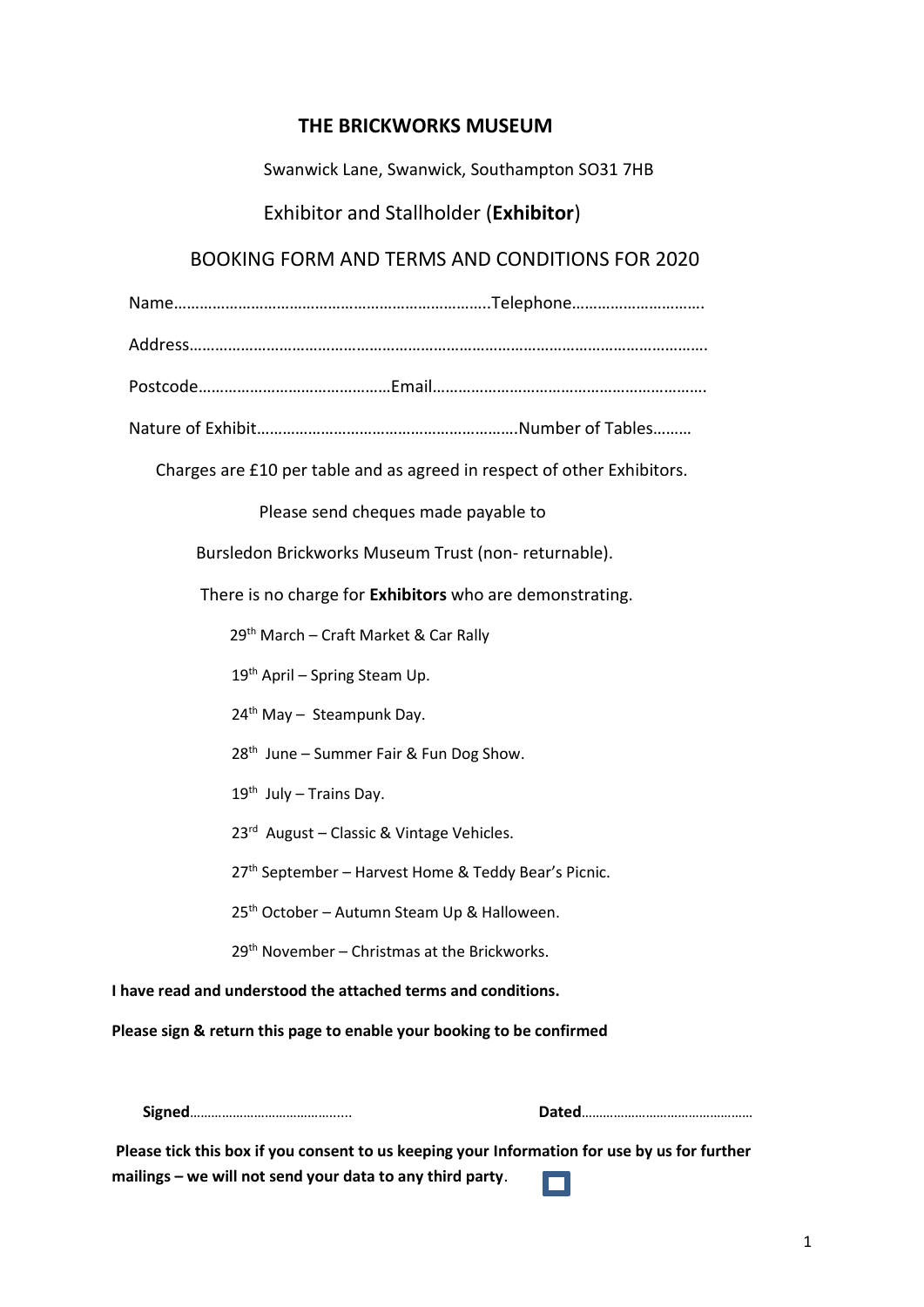### **TERMS AND CONDITIONS**

For reasons of safety all **Exhibitors** will now use **Museum** Main Entrance, in Swanwick Lane, Swanwick, Southampton SO31 7HB. Please arrive between 9.00am and 10.30am, then drive down our road from the main entrance, to the yard and you will be advised where to unload and then park. Visitors come in from 11.00am until 4.00pm.

## **Exhibitors Holding Stalls Within the Building**

Each **Exhibitor** will be provided with a table measuring 6ft by 2ft 6ins approx. - this will constitute your footprint. Because **Museum** tables are now of a uniform size they take up more floor area than previously and regretfully we are unable to accommodate extra personal furniture or carousals, unless they are displayed on the table provided. In the past there have been complaints when **Exhibitors** have encroached upon their neighbour's footprint. We also have health and safety concerns and gangways between **Museum** tables should be kept clear at all times to facilitate easy emergency evacuation should this become necessary.

## **The Yard and Outside Areas**

For **Exhibitors** situated outside on our grassed or tarmac areas using their own equipment selling goods, the charge will be as agreed with the event organisers in advance. **Exhibitors** who are demonstrating a skill or craft and charitable organisations will not be charged.

#### **Responsible Person**

The **Museum** has a minimum age limit for unaccompanied young people of 16 years old. As a consequence, please do not leave young people in charge of exhibits without adult supervision.

#### **Uneven Floors and Pathways**

Please note that the **Museum** is an old industrial site with uneven floors and pathways throughout

# **Setting up, Closing down, Loading and Unloading, Vehicle, Motorcycle and Heavy Machinery Movements:**

**Exhibitors** must set up, close down, load and unload strictly within the specified times and guidelines given for each event. No vehicles to be moved while the museum is open to the public (normally from 11.00am to 4.00pm) and all vehicles must adhere to the site speed limit of 5mph.

Great care should be taken where there are pedestrians walking on **Museum** roads and pathways. Please also note that for Events displaying vehicles in **Museum** yard and roadway, that once the vehicle is parked, for safety reasons no vehicles should be moved or leave the site while the **Museum** is open to the public. Exceptions may be allowed on occasion. Giving visitors (whether they are family, or friends of visitors) rides is not allowed unless permission has first been agreed with the organisers of the event.

Before vacating the site, **Exhibitors** must remove all rubbish and anything reasonably necessary to leave the stall site in the same condition that it was before they set up for the day.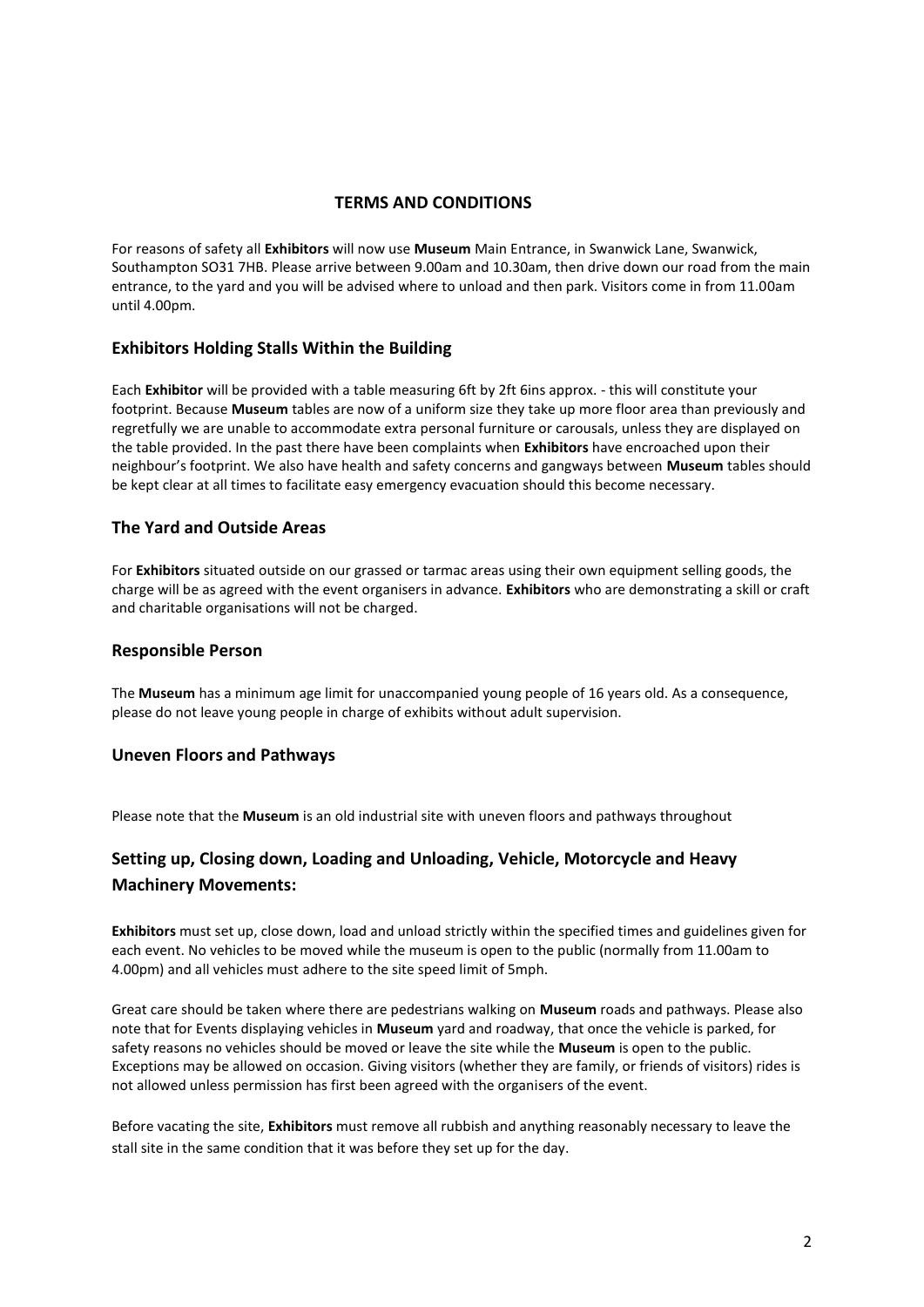# **Operator's directions:**

**Exhibitors** must comply with all directions given to them by the **Museum**.

**Exhibitors** must treat **Museum** staff, other **Exhibitors** and members of the public with courtesy and respect at all times. Any unacceptable behaviour including, but not limited to, aggression, abusive language or refusal to comply with a reasonable direction will be treated as a breach of a condition of these terms and conditions. Such a breach is likely to result in that **Exhibitor** being required to leave the **Museum** site immediately and banned from trading at any future events.

Any direction given by the **Museum** regarding risk management or accident prevention must be complied with strictly and immediately.

## **Exhibitor's warranties and representations:**

The **Exhibitor** acknowledges and agrees that, by applying to hire a stall site, the **Exhibitor** makes the following warranties and representations:

That the statements made in this application are true, accurate and complete;

That the **Exhibitor** has read these regulations and agrees to be bound by their terms and conditions;

That the **Exhibitor** has the full legal and beneficial ownership of the goods that they offer for sale and that their ownership is free of any encumbrances;

That the **Exhibitor** will not engage in any false or misleading conduct including, but not limited to, selling counterfeit goods or mislabelling goods.

That the **Exhibitor** has the necessary licences, practicing certificates or permission to sell the goods that they offer for sale.

#### **Exclusion of the Museum's liability:**

The **Exhibitor** acknowledges and agrees that the **Museum** has not given any warranties or made any representations relating to the **Exhibitors'** occupation or use of a stall site at the **Museum** other than as are specifically set out in this agreement. This includes, but is not limited to, any warranties or representations relating to:

- The **Exhibitor's** likely sales or profits
- The benefits of the location of any particular stall
- The number of potential customers that are likely to visit the **Museum**
- The presence of other **Exhibitors** on the same day selling similar goods
- The services and facilities that are available to the **Exhibitor** other than as are expressly set out in the agreement
- The extent to which the **Museum** carried out marketing or advertising to attract customers to the **Museum**
- The suitability of the event for any particular purpose

#### **Claims against the Museum:**

The **Exhibitor** acknowledges and agrees that they participate entirely at their own risk, including, but not limited to, personal injury to the **Exhibitor,** their employees or agents, or to other **Exhibitors** or to members of the public, loss of or damage to property belonging to the **Exhibitor** or any other person howsoever such injury